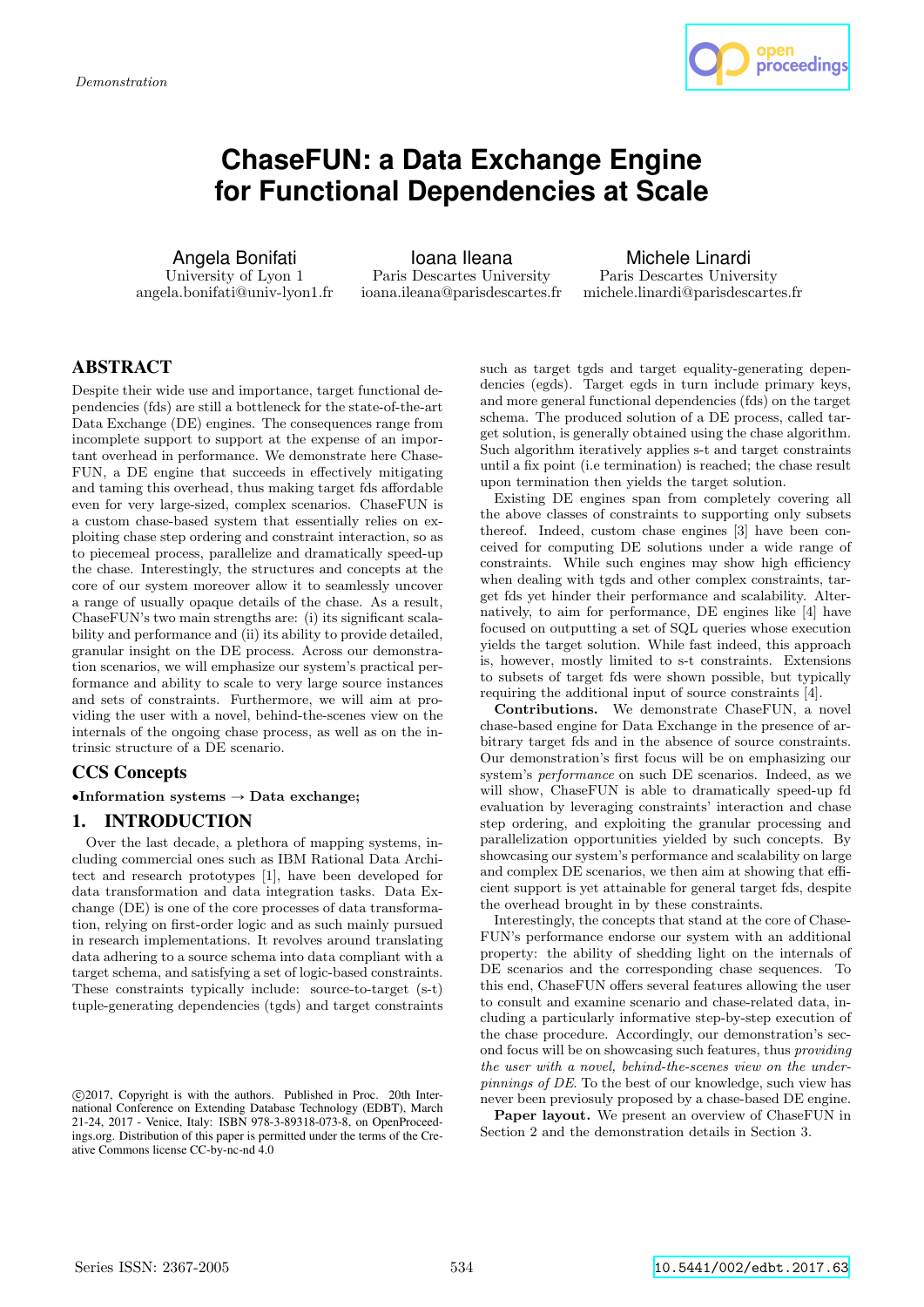| (i) Source Instance I |             |                   |               | (ii)<br>Dependencies (uppercase for existential variables)                 | Target Instance (Solution) J<br>(iii)<br>(values $N_x$ are labelled nulls) |                   |                        |                   |
|-----------------------|-------------|-------------------|---------------|----------------------------------------------------------------------------|----------------------------------------------------------------------------|-------------------|------------------------|-------------------|
| <b>Active_Actors</b>  |             |                   |               |                                                                            |                                                                            |                   |                        |                   |
| name                  | surname     | age               |               | $m_1$ :                                                                    | Actor                                                                      |                   |                        |                   |
| Leonardo              | Di Caprio   | 40                |               | $Active\_Atoms(n, s, a) \rightarrow Actor(n, s, Y_1, Y_2)$                 | $name^*$                                                                   | $sumame*$         | idRewarding            | idClub            |
| John                  | Redmayne    | 33                |               | $m_2$ :                                                                    | John                                                                       | Redmayne          | N <sub>5</sub>         | N <sub>6</sub>    |
| Actor_Collaboration   |             |                   |               | $Awarded\_Actor(n', s', p', w') \rightarrow$                               | Wallace                                                                    | Beery             | N <sub>7</sub>         | $N_8$             |
| $name_1$              | $surname_1$ | name <sub>2</sub> | $surname_{2}$ | $Actor(n', s', T, T_1) \wedge Oscar\_Prize(p', w', T)$                     | Marlon                                                                     | Brando Jr         | $N_{13}$               | $N_{14}$          |
| Leonardo              | Di Caprio   | Matthew           | David         |                                                                            | $\rm Leonardo$                                                             | Di Caprio         | $N_{15}$               | $N_{16}$          |
| Fredric               | March       | Miriam            | Hopkins       | $m_3$ :                                                                    | Matthew                                                                    | David             | $N_{17}$               | $\mathrm{N_{16}}$ |
|                       |             |                   |               | $Actor\_Collaboration(n'', s'', n''', s''') \rightarrow$                   | Fredric                                                                    | March             | N <sub>7</sub>         | $N_{19}$          |
| Awarded_Actor         |             |                   |               | $Action(n'', s'', E_1, E_2) \wedge Actor(n''', s''', E_3, E_2)$            | Miriam                                                                     | Hopkins           | $N_{20}$               | $N_{19}$          |
| name                  | surname     | oscarName         | year          | $e_1$ :                                                                    |                                                                            | Oscar_Prize       |                        |                   |
| John                  | Redmayne    | Best Actor        | 2014          | $Actor(n, s, p, w) \wedge Actor(n, s, p', w') \rightarrow$                 |                                                                            | $oscarName^*$     | $year*$<br>idAction    |                   |
| Wallace               | Beery       | Best Actor        | 1932          | $(p = p') \wedge (w = w')$                                                 |                                                                            | <b>Best Actor</b> | N <sub>5</sub><br>2014 |                   |
| Fredric               | March       | Best Actor        | 1932          |                                                                            |                                                                            | Best Actor        | $N_7$<br>1932          |                   |
| Marlon                | Brando Jr   | Best Actor        | 1954          | $e_2$ :                                                                    |                                                                            | Best Actor        | $N_{13}$<br>1954       |                   |
| Marlon                | Brando Jr   | Best Actor        | 1972          | $Oscar\_Price(p, w, z) \wedge Oscar\_Price(p, w, z') \rightarrow (z = z')$ |                                                                            | Best Actor        | $N_{13}$<br>1972       |                   |

Figure 1: Running example: DE scenario involving actors, prizes and collaborations.

| m <sub>1</sub> |                                                                                             | $S_1 =$<br>$\{a_1m_1, a_1m_3\}$                          |
|----------------|---------------------------------------------------------------------------------------------|----------------------------------------------------------|
| $a_1 m_1 =$    | ${n: Leonardo, s: Di Caprio, a: 40, Y_1: N_1, Y_2: N_2}$                                    | $S_2=$<br>$\{a_2m_1, a_1m_2\}$                           |
| $a_2m_1 =$     | ${n: John, s: Redmayne, a: 33, Y_1: N_3, Y_2: N_4}$                                         | $S_3=$<br>$\{a_2m_2, a_3m_2, a_2m_3\}$                   |
| m <sub>2</sub> |                                                                                             | $S_4=$<br>$\{a_4m_2, a_5m_2\}$                           |
| $a_1 m_2 =$    | ${n' : John, s : Redmayne, p' : Best Actor, w' : 2014, T : N_5, T_1 : N_6}$                 | (ii) Saturation Sets                                     |
| $a_2m_2=$      | ${n':Wallace, s: Beery, p': Best Actor, w': 1932, T: N7, T1: N8}$                           |                                                          |
| $a_3m_2=$      | ${n':Fredric, s:March, p': BestActor, w': 1932, T:N_9, T_1:N_{10}}$                         | ${n: Leonardo, s: Di Caprio,$<br>$a_1m_1=$               |
| $a_4m_2=$      | $\{n' : \text{Marlon}, s : \text{Brando Jr}, p' : \text{BestActor}, w' : 1954, T : N_{11},$ | $a: 40, Y_1: N_{15}, Y_2: N_{16}$                        |
|                | $T_1$ : $N_{12}$                                                                            | ${n'' : Leonardo, s'' : Di Caprio,$<br>$a_1m_3=$         |
| $a_5 m_2 =$    | ${n' : \text{Marlon}, s : \text{Brando Jr}, p' : \text{BestActor}, w' : 1972, T : N_{13},}$ | n''': Matthew, s''': David,                              |
|                | $T_1$ : $N_{14}$ }                                                                          | $E_1$ : $N_{15}$ , $E_2$ : $N_{16}$ , $E_3$ : $N_{17}$ } |
| $\mathbf{m}_3$ |                                                                                             | (iii) $S_1$ after chase                                  |
| $a_1 m_3 =$    | $\{n'' : Leonardo, s'' : Di Caprio, n''' : Matthew, s''' : David,$                          |                                                          |
|                | $E_1$ : $N_{15}$ , $E_2$ : $N_{16}$ , $E_3$ : $N_{17}$ }                                    | Actor:                                                   |
| $a_2m_3 =$     | $\{n'' : Frederick, s'' : March, n''' : Miriam, s''' : Hopkins,$                            | Leonardo<br>Di Caprio<br>$N_{16}$<br>$N_{15}$            |
|                | $E_1$ : $N_{18}$ , $E_2$ : $N_{19}$ , $E_3$ : $N_{20}$ }                                    | Matthew<br>David<br>$N_{16}$<br>$N_{17}$                 |
|                | (i) Set of assignments in their initial form (values $N_x$ are labelled nulls)              | (iv) Materialization of $S_1$ after chase                |

Figure 2: Assignments and Saturation Sets for the DE scenario in Figure 1.

## 2. SYSTEM OVERVIEW

Main algorithmic concepts. To efficiently produce DE solutions, ChaseFUN relies on a series of algorithmic concepts which we synthetically illustrate hereafter<sup>1</sup> by means of a DE example depicted in Figure 1: Figure 1(i) shows the source instance I; (ii) shows the s-t tgds  $(m_1, m_2, m_3)$ and target fds  $(e_1 \text{ and } e_2)$ ; finally, (iii) shows the target solution J. This example shows a recurring transformation task, that of taking overlapping data across source tables (e.g. the actors who are active, who collaborate with each other, and win prizes) and injecting them into one or two target tables by merging duplicates via target functional dependencies. Transformations of this kind, involving general target fds and no source constraints, are indeed crucial in DE. Using our example, we describe hereafter the key concepts and tools used by ChaseFUN:

• Chase and assignments. Our chase flavor relies on the construction, selection and modification of a set of full s-t tgd assignments corresponding to the DE scenario. Each assignment is initially a mapping of universal variables in the s-t tgd body to source constants, further enriched with a mapping of existential variables in the s-t tgd head to fresh labelled nulls. Initial assignments for our running example are illustrated in Figure 2(i). Chase steps with s-t tgds consist in the selection of a yet available assignment, which is marked as no longer available and added to a target set. Chase steps with egds (fds) in turn modify assignments within the current target set. Upon termination of the chase,

the target set comprises the final (i.e. potentially modified by egd application) form of all assignments. We obtain the tuples in the target instance J by materializing this final form, i.e. by replacing variables in the tgds heads with their assigned values.

• Saturation Sets and chase order. One of the main reasons behind ChaseFUN's performance is its ability to tame the size of the intermediate target set during the chase, thus systematically reducing the egd application scope. To achieve such reduced size, we group assignments that are estimated to be at some point interacting via fds. We call such groups of assignments Saturation Sets. The chase of a Saturation Set will typically alternate between tgd steps and series of egd steps, applied to termination (i.e., until no egd remains applicable). Each Saturation Set thus acts as an independent chase unit that provides a part of the target solution. Figure 2(ii) shows a possible partition of the assignments in our running example into four Saturation Sets. We further show, in Figure 2(iii), the result of chasing  $S_1$  (two s-t tgd steps corresponding to the assignments' selection, followed by an egd step with  $e_1$  that modifies  $a_1m_1$ ). Materializing this chase result yields the Actor tuples in Figure 2(iv). Note that these are indeed part of the target instance J in Figure 1(iii).

• The Conflict Graph and parallelization. To efficiently build Saturation Sets, our system uses a statically-built data structure called the Conflict Graph. Conflict Graph nodes correspond to s-t tgds, whereas edges witness the fact that the two s-t tgds, representing the connected nodes, have assignments that should potentially belong together in the

 $1A$  detailed description of these concepts is available in [2].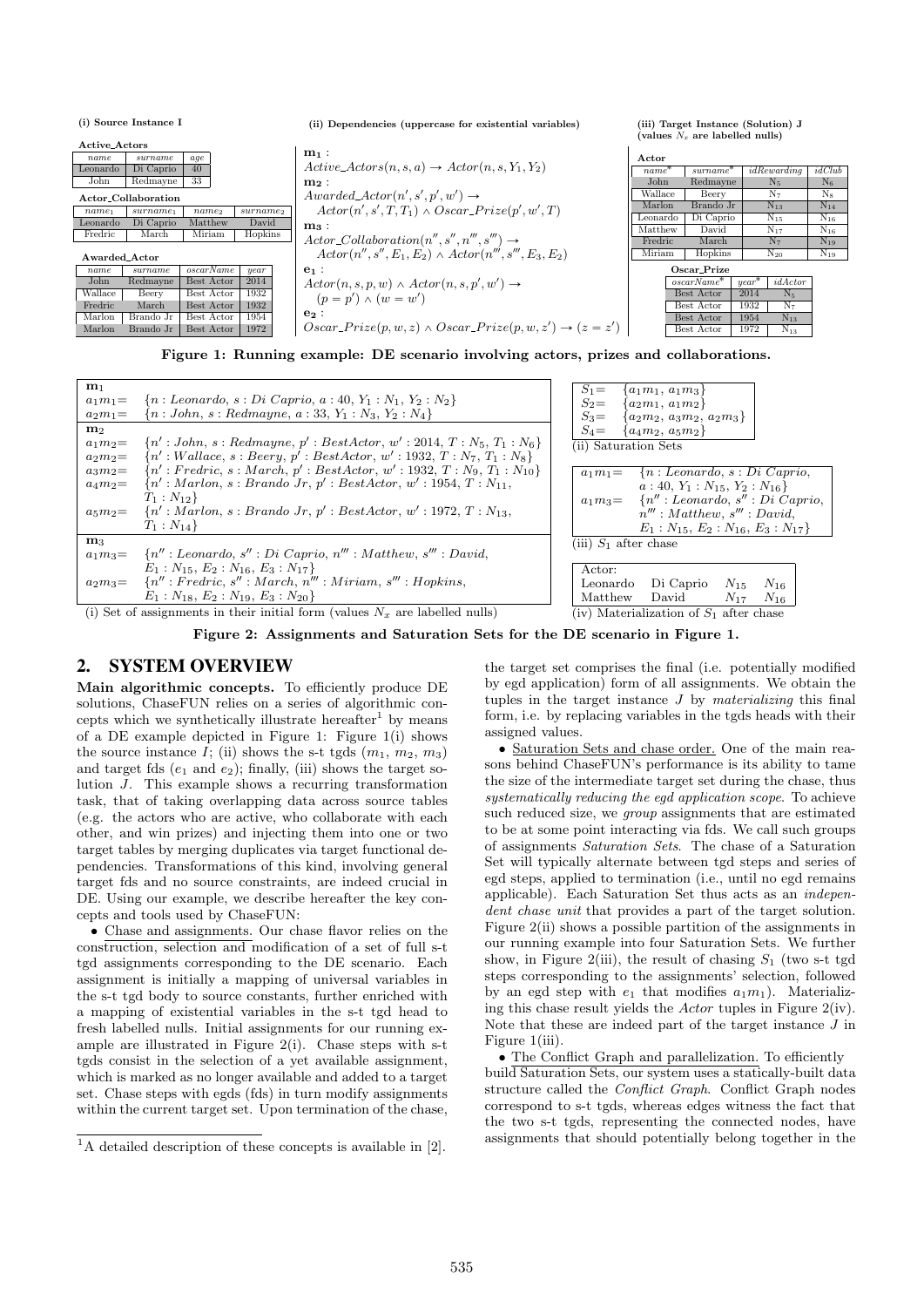same Saturation Set. We call this kind of relation a conflict between two s-t tgds. The Conflict Graph further characterizes, via conflict areas adorning vertices, the interaction we would expect between assignments of the respective s-t tgds. The Conflict Graph for our running example is depicted below, with vertices  $v_1, v_2, v_3$  corresponding to s-t tgds  $m_1$ ,  $m_2$ ,  $m_3$ .



 $\mathbf{Areas(v_1)}=\{ca_1^1=\langle(n,s),e_1\rangle\}.$  $\mathbf{Areas(v_2)}=\{ca_2^1=\langle(n',s'),e_1\rangle,ca_2^2=\langle(p',w'),e_2\rangle\}.$  $\mathbf{Areas(v_3)}=\{ca^1_3=\langle(n'',s''),e_1\rangle,ca^2_3=\langle(n''',s'''),e_1\rangle\}.$ 

By  $v_1$  and  $v_2$ 's adornments we infer that any assignments of  $m_1$  and  $m_2$  may trigger the fd  $e_1$ , if they agree on the values for n and  $n'$ , respectively s and s'. Thus, since they exhibit such agreement,  $a_2m_1$  and  $a_1m_2$  must belong together in the same Saturation Set, i.e.  $S_2$  in Figure 2(ii).

Besides its important role in Saturation Set construction, the Conflict Graph also provides very interesting parallelization opportunities. Indeed, one can show that a Saturation Set can never span across several connected components of the graph. ChaseFUN thus proceeds to Saturation Set construction and chase in parallel for each of the Conflict Graph's connected components. Coupled to the Saturation Set-chase paradigm, parallel processing in turn further boosts our system's speed and scalability.

Implementation and assessment. We have implemented ChaseFUN in Java (JVM version 1.8) using a JDBC interface for communication with an underlying  $Postgresql9.4$ DBMS system. To stress-test ChaseFUN we have used several scenarios generated by using iBench[1], a novel data integration benchmark for generating arbitrarily large and complex schemas and constraints. We have considered three types of scenarios, in increasing complexity order: (i) OF scenarios generated with the default iBench object fusion primitive; (ii)  $\mathsf{OF}^+$  scenarios, generated by combining the iBench object fusion and vertical partitioning primitives; (ii)  $OF^{++}$  scenarios, obtained by further modifying  $OF^{+}$  to yield s-t tgds with up to three atoms in the head. To further provide scale and assess the signficance of ChaseFUN's performance, we comparatively ran, on the same scenarios, one of the best DE engines currently available, namely the Llunatic system[3]. Figure 3 shows several measures obtained during this comparative evaluation<sup>2</sup>.



 $2$ We ran experiments on a 4-cores, i7-6600U 2.6 Ghz, 8GB RAM machine. We set a 15min timeout for all runs. We used the latest, most optimized version of Llunatic, as provided by its authors.

DE workflow. Our system runs the DE process as a transition among four states, detailed hereafter.

• 1. Initial state: waiting to load scenario. Prior to any interaction, ChaseFUN bootstraps with loading a Data Exchange scenario, comprising source and target schemas, constraints (s-t tgds and target fds) and source instance tuples. • 2. Ready to chase state. Once a scenario has been loaded, the Conflict Graph and the initial assignments are further computed. The system then reaches the Ready to chase state, where the user can browse scenario-related data: source and target schemas, source instance, s-t tgds and their assignments, target fds, as well as the Conflict Graph.



Figure 4: Ready to chase state for Scenario 2. ChaseFUN provides windows and subwindows where baseline information can be selectively displayed by clicking on the corresponding tabs. Details can be further obtained by clicking on displayed elements. Figure 4 shows some of the system's visual feedback in the Ready to chase state for our demonstration Scenario 2.

• 3. Chase in progress state. Pressing the Start Chase button triggers the start of the chase procedure, with a choice among three chase modes. The first two modes both imply a continuous run, corresponding to a serial (sequential) and respectively parallel processing of the connected components in the Conflict Graph. The third mode in turn is aimed at allowing the user to peak into the chase, via a step-by-step execution. We detail this mode at the end of this section.



Figure 5: Progress information for Scenario 2.

Throughout the chase, our system displays a range of useful information regarding the current state and evolution of the chase. This comprises progress bars for each connected component, the time spent chasing so far, as well as the evolving size of the solution so far constructed, by progressive materialization of completed Saturation Sets. Figure 5 illustrates such progress-related information.

• 4. Final state: chase completed. Upon chase completion, in addition to previously available information, the user has access to the contents of the solution, as well as to a wide range of time and size statistics. She may export these